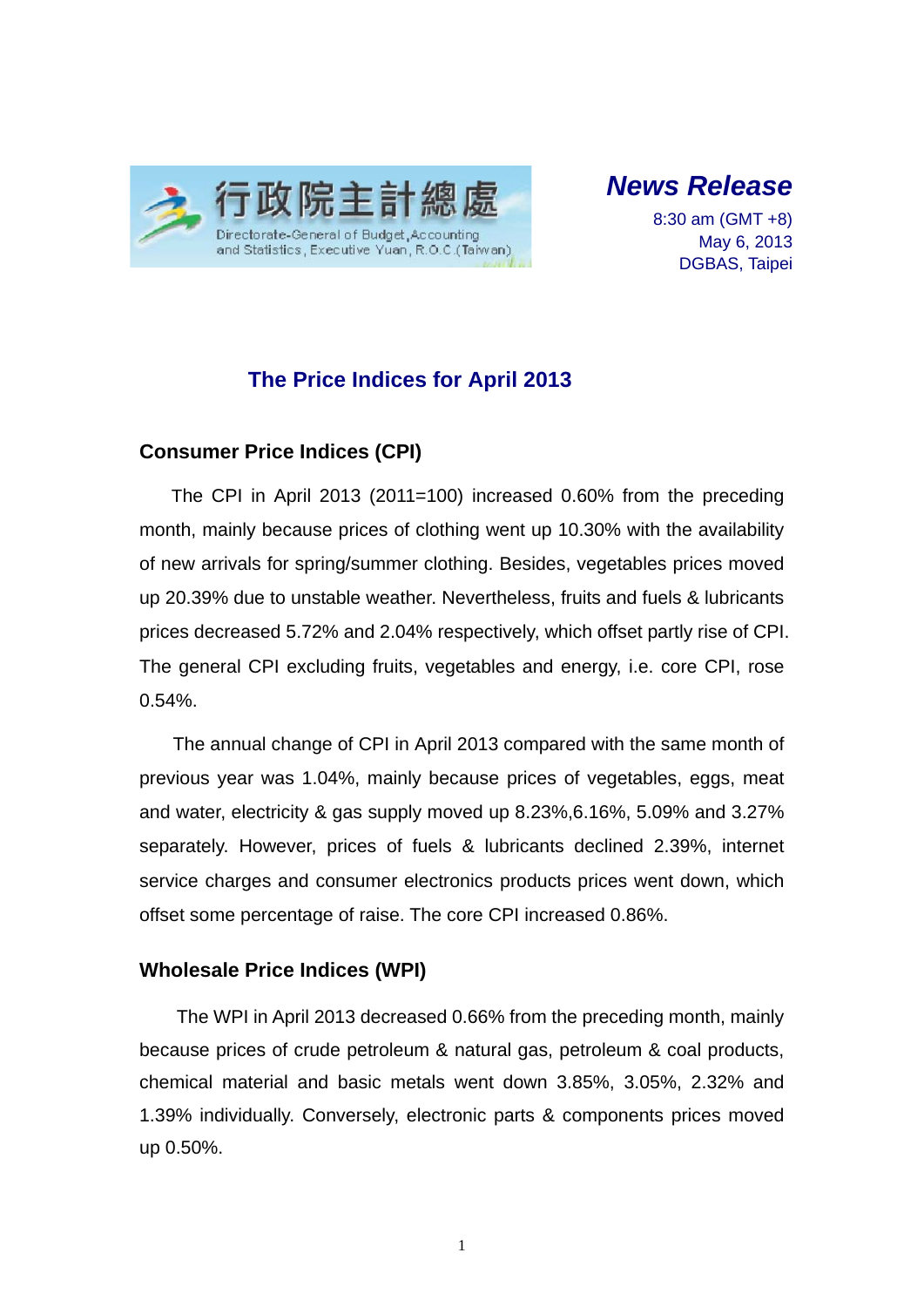The annual change of WPI in April 2013 compared with the same month of 2012 was minus 3.69%, mainly because prices of crude petroleum & natural gas, basic metals, petroleum & coal products and chemical material went down 11.68%, 7.62%, 7.21% and 5.80% individually, while water supply, electricity & gas advanced 11.02%. The WPI for domestic sales excluding imports decreased 2.15%; import price index declined 6.21% and export price index down 2.74%.



#### **Statistical Tables**

Table1 The Changes of Consumer Price Indices Table2 The Changes of Wholesale Price Indices Table3 The Changes of Import Price Indices Table4 The Changes of Export Price Indices

#### **For Further Information:**

*Statistics Database:* http://eng.stat.gov.tw/ *DGBAS* news releases on the Internet: http://eng.dgbas.gov.tw/ *Tel:* +886-2-23803449; *Fax:* +886-2-23803465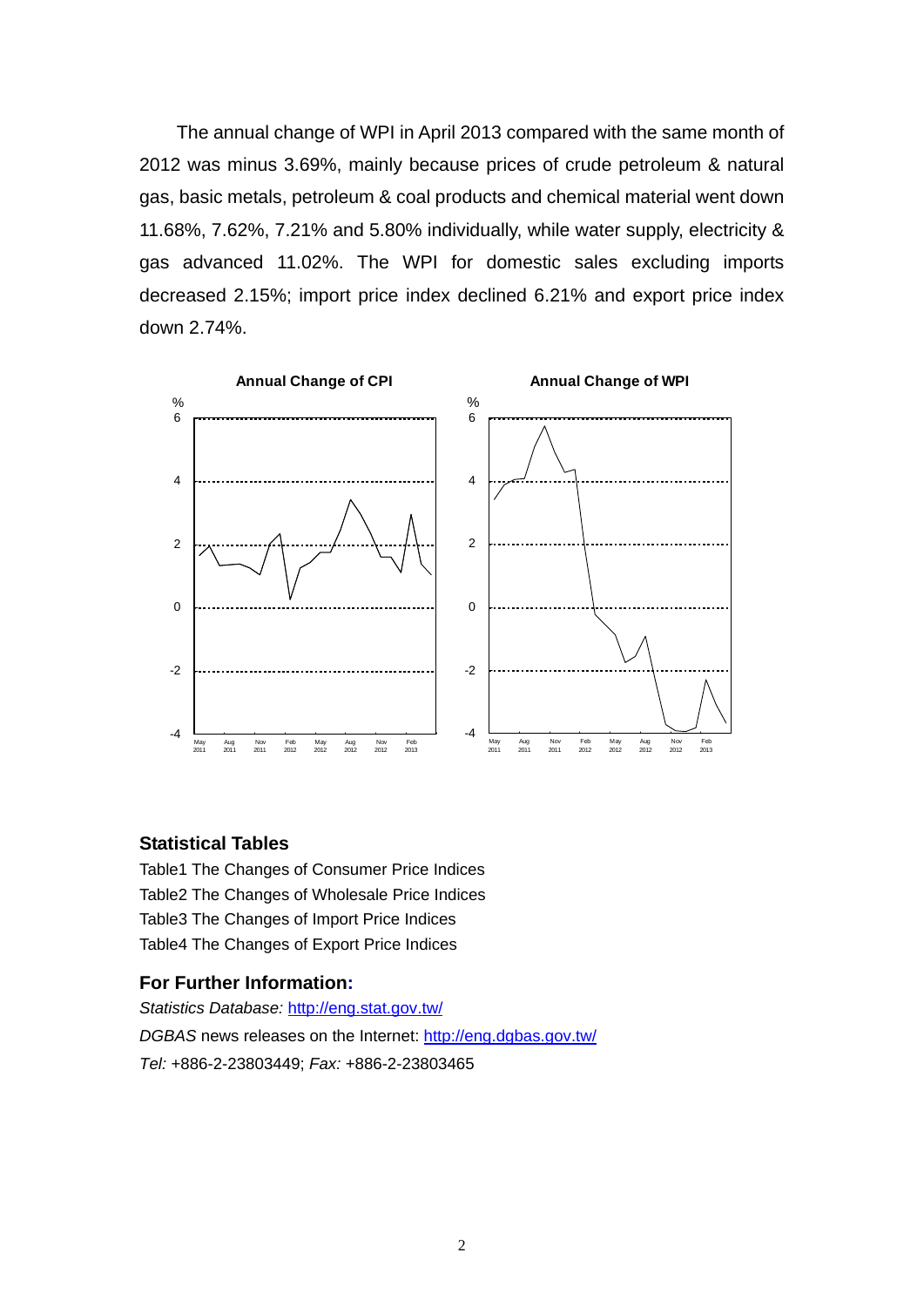# Table 1 The Changes of Consumer Price Indices

April 2013

| Months of 2013<br>Index of<br>with<br>with the<br>Compared with<br>Weight<br>April 2013<br>Previous<br>Same Month<br>Groups<br>the Same Period<br>$(\%0)$<br>$(2011=100)$<br>Month<br>of Previous<br>of Previous Year<br>$(\% )$<br>Year $(\%)$<br>(% )<br>1,000.00<br>102.04<br>General Index<br>0.60<br>1.04<br>1.62<br>The Basic Group<br>102.87<br>0.79<br>2.36<br>2.22<br>1. Food<br>251.94<br>5.09<br>19.96<br>100.12<br>$-0.70$<br>3.89<br>Meat<br>1.94<br>$-0.52$<br>6.16<br>111.95<br>1.24<br>Eggs<br>104.66<br>0.89<br>1.01<br>15.57<br>1.40<br>Fish & Seafood<br>8.23<br>19.69<br>20.39<br>$-4.48$<br>100.72<br>Vegetables<br>22.58<br>99.96<br>$-0.78$<br>$-5.72$<br>10.15<br>Fruits<br>37.68<br>106.78<br>10.30<br>$-2.39$<br>2.14<br>2. Clothing<br>29.43<br>13.08<br>108.67<br>$-2.57$<br>2.89<br>Garments<br>271.35<br>0.00<br>1.23<br>3. Housing<br>101.55<br>1.20<br>0.03<br>0.79<br>182.23<br>101.17<br>0.81<br><b>Residential Rent</b><br>8.15<br>98.19<br>$-0.09$<br>0.08<br><b>Household Operations</b><br>$-1.62$<br>36.99<br>0.01<br>3.27<br>103.15<br>3.42<br>Water, Electricity & Gas Supply<br>$-0.55$<br>$-0.36$<br>153.36<br>100.95<br>1.87<br>4. Transportation & Communication<br>106.85<br>$-2.04$<br>$-2.39$<br>35.24<br>7.05<br>Fuels & Lubricants<br>22.38<br>0.56<br>0.63<br>100.19<br>0.65<br><b>Transportation Fees</b><br>$-0.45$<br>34.91<br>94.37<br>2.48<br>$-0.01$<br><b>Communication Fees</b><br>49.24<br>$-0.08$<br>1.35<br>101.91<br>1.44<br>5. Health<br>33.59<br>0.07<br>101.72<br>1.44<br>Medical Care Services<br>1.36<br>0.58<br>0.26<br>6. Education & Entertainment<br>168.44<br>100.63<br>1.01<br>0.22<br>97.20<br>99.91<br>$-0.08$<br>0.19<br><b>Educational Expenses</b><br>1.49<br>0.30<br>71.24<br>101.63<br>2.10<br><b>Entertainment Expenses</b><br>67.99<br>0.37<br>0.37<br>102.58<br>0.80<br>7. Miscellaneous<br>0.89<br>3.48<br>5.03<br>11.54<br>109.04<br>Tobacco & Betel Nuts<br>6.73<br>94.16<br>0.14<br>0.91<br>$-5.26$<br>Services For Nursery & Nursing Care <sup>1</sup><br>14.87<br>101.05<br>$-0.11$<br>$-0.51$<br>0.28<br>Services For Personal Care<br><b>Commodity and Service Groups</b><br>425.11<br>102.80<br>1.08<br>0.87<br>2.12<br>1. Commodity<br>0.49<br>1.64<br>280.71<br>103.26<br>2.88<br>Non-durable Consumer Goods<br>5.99<br>$-1.10$<br>62.74<br>104.29<br>Semi-durable Consumer Goods<br>1.42<br>81.65<br>98.42<br>$-0.50$<br>$-1.66$<br>$-1.28$<br>Durable Consumer Goods<br>574.89<br>101.30<br>0.25<br>1.06<br>2. Service<br>1.07<br>98.99<br>0.11<br>103.75<br>2.26<br>2.29<br>Food Away From Home<br>0.03<br>0.74<br>199.51<br>101.01<br>0.67<br>Housing Service<br>83.75<br>98.04<br>$-0.01$<br>0.94<br>0.13<br>Transportation & Communication Service<br>33.59<br>0.07<br>101.72<br>1.44<br>1.36<br><b>Medical Care Service</b><br>0.87<br>0.91<br>128.35<br>102.03<br>1.80<br>Education & Entertainment Service<br>Frequency of Purchase Group<br>0.46<br>Items to buy about once a month<br>248.80<br>103.20<br>1.98<br>2.81<br>Items to buy about once every three months<br>0.85<br>1.72<br>157.48<br>101.87<br>1.64<br>1.72<br>0.52<br>Items to buy about once every six months<br>105.26<br>103.70<br>3.01<br>0.25<br>0.63<br>Items to buy about once a year<br>118.47<br>101.70<br>0.75<br>0.70<br>$-0.25$<br>0.21<br>Items to buy infrequently<br>208.20<br>100.49<br>Other Special Group<br>General Index Excluding Fruits & Vegetables<br>0.42<br>0.82<br>957.74<br>102.02<br>1.46<br>0.54<br>0.86<br>General Index Excluding Fruits, Vegetables &<br>890.26<br>101.76<br>1.13<br>Energy<br>1.08<br>General Index Excluding Imputed Rent<br>838.21<br>102.20<br>0.71<br>1.77<br>Households in Different Disposable Income Groups<br>Lowest 20% Disposable Income Group<br>1,000.00<br>102.13<br>0.57<br>1.29<br>1.63<br>Middle 60% Disposable Income Group<br>1,000.00<br>102.10<br>0.57<br>1.13<br>1.66 |                                     |          |        |          |          | The First Four |
|----------------------------------------------------------------------------------------------------------------------------------------------------------------------------------------------------------------------------------------------------------------------------------------------------------------------------------------------------------------------------------------------------------------------------------------------------------------------------------------------------------------------------------------------------------------------------------------------------------------------------------------------------------------------------------------------------------------------------------------------------------------------------------------------------------------------------------------------------------------------------------------------------------------------------------------------------------------------------------------------------------------------------------------------------------------------------------------------------------------------------------------------------------------------------------------------------------------------------------------------------------------------------------------------------------------------------------------------------------------------------------------------------------------------------------------------------------------------------------------------------------------------------------------------------------------------------------------------------------------------------------------------------------------------------------------------------------------------------------------------------------------------------------------------------------------------------------------------------------------------------------------------------------------------------------------------------------------------------------------------------------------------------------------------------------------------------------------------------------------------------------------------------------------------------------------------------------------------------------------------------------------------------------------------------------------------------------------------------------------------------------------------------------------------------------------------------------------------------------------------------------------------------------------------------------------------------------------------------------------------------------------------------------------------------------------------------------------------------------------------------------------------------------------------------------------------------------------------------------------------------------------------------------------------------------------------------------------------------------------------------------------------------------------------------------------------------------------------------------------------------------------------------------------------------------------------------------------------------------------------------------------------------------------------------------------------------------------------------------------------------------------------------------------------------------------------------------------------------------------------------------------------------------------------------------------------------------------------------------------------------------------------------------------------------------------------------------------------------------------------------------------------------------------------------------------------------------------------------------------------------------------------------------------------|-------------------------------------|----------|--------|----------|----------|----------------|
|                                                                                                                                                                                                                                                                                                                                                                                                                                                                                                                                                                                                                                                                                                                                                                                                                                                                                                                                                                                                                                                                                                                                                                                                                                                                                                                                                                                                                                                                                                                                                                                                                                                                                                                                                                                                                                                                                                                                                                                                                                                                                                                                                                                                                                                                                                                                                                                                                                                                                                                                                                                                                                                                                                                                                                                                                                                                                                                                                                                                                                                                                                                                                                                                                                                                                                                                                                                                                                                                                                                                                                                                                                                                                                                                                                                                                                                                                                                      |                                     |          |        | Compared | Compared |                |
|                                                                                                                                                                                                                                                                                                                                                                                                                                                                                                                                                                                                                                                                                                                                                                                                                                                                                                                                                                                                                                                                                                                                                                                                                                                                                                                                                                                                                                                                                                                                                                                                                                                                                                                                                                                                                                                                                                                                                                                                                                                                                                                                                                                                                                                                                                                                                                                                                                                                                                                                                                                                                                                                                                                                                                                                                                                                                                                                                                                                                                                                                                                                                                                                                                                                                                                                                                                                                                                                                                                                                                                                                                                                                                                                                                                                                                                                                                                      |                                     |          |        |          |          |                |
|                                                                                                                                                                                                                                                                                                                                                                                                                                                                                                                                                                                                                                                                                                                                                                                                                                                                                                                                                                                                                                                                                                                                                                                                                                                                                                                                                                                                                                                                                                                                                                                                                                                                                                                                                                                                                                                                                                                                                                                                                                                                                                                                                                                                                                                                                                                                                                                                                                                                                                                                                                                                                                                                                                                                                                                                                                                                                                                                                                                                                                                                                                                                                                                                                                                                                                                                                                                                                                                                                                                                                                                                                                                                                                                                                                                                                                                                                                                      |                                     |          |        |          |          |                |
|                                                                                                                                                                                                                                                                                                                                                                                                                                                                                                                                                                                                                                                                                                                                                                                                                                                                                                                                                                                                                                                                                                                                                                                                                                                                                                                                                                                                                                                                                                                                                                                                                                                                                                                                                                                                                                                                                                                                                                                                                                                                                                                                                                                                                                                                                                                                                                                                                                                                                                                                                                                                                                                                                                                                                                                                                                                                                                                                                                                                                                                                                                                                                                                                                                                                                                                                                                                                                                                                                                                                                                                                                                                                                                                                                                                                                                                                                                                      |                                     |          |        |          |          |                |
|                                                                                                                                                                                                                                                                                                                                                                                                                                                                                                                                                                                                                                                                                                                                                                                                                                                                                                                                                                                                                                                                                                                                                                                                                                                                                                                                                                                                                                                                                                                                                                                                                                                                                                                                                                                                                                                                                                                                                                                                                                                                                                                                                                                                                                                                                                                                                                                                                                                                                                                                                                                                                                                                                                                                                                                                                                                                                                                                                                                                                                                                                                                                                                                                                                                                                                                                                                                                                                                                                                                                                                                                                                                                                                                                                                                                                                                                                                                      |                                     |          |        |          |          |                |
|                                                                                                                                                                                                                                                                                                                                                                                                                                                                                                                                                                                                                                                                                                                                                                                                                                                                                                                                                                                                                                                                                                                                                                                                                                                                                                                                                                                                                                                                                                                                                                                                                                                                                                                                                                                                                                                                                                                                                                                                                                                                                                                                                                                                                                                                                                                                                                                                                                                                                                                                                                                                                                                                                                                                                                                                                                                                                                                                                                                                                                                                                                                                                                                                                                                                                                                                                                                                                                                                                                                                                                                                                                                                                                                                                                                                                                                                                                                      |                                     |          |        |          |          |                |
|                                                                                                                                                                                                                                                                                                                                                                                                                                                                                                                                                                                                                                                                                                                                                                                                                                                                                                                                                                                                                                                                                                                                                                                                                                                                                                                                                                                                                                                                                                                                                                                                                                                                                                                                                                                                                                                                                                                                                                                                                                                                                                                                                                                                                                                                                                                                                                                                                                                                                                                                                                                                                                                                                                                                                                                                                                                                                                                                                                                                                                                                                                                                                                                                                                                                                                                                                                                                                                                                                                                                                                                                                                                                                                                                                                                                                                                                                                                      |                                     |          |        |          |          |                |
|                                                                                                                                                                                                                                                                                                                                                                                                                                                                                                                                                                                                                                                                                                                                                                                                                                                                                                                                                                                                                                                                                                                                                                                                                                                                                                                                                                                                                                                                                                                                                                                                                                                                                                                                                                                                                                                                                                                                                                                                                                                                                                                                                                                                                                                                                                                                                                                                                                                                                                                                                                                                                                                                                                                                                                                                                                                                                                                                                                                                                                                                                                                                                                                                                                                                                                                                                                                                                                                                                                                                                                                                                                                                                                                                                                                                                                                                                                                      |                                     |          |        |          |          |                |
|                                                                                                                                                                                                                                                                                                                                                                                                                                                                                                                                                                                                                                                                                                                                                                                                                                                                                                                                                                                                                                                                                                                                                                                                                                                                                                                                                                                                                                                                                                                                                                                                                                                                                                                                                                                                                                                                                                                                                                                                                                                                                                                                                                                                                                                                                                                                                                                                                                                                                                                                                                                                                                                                                                                                                                                                                                                                                                                                                                                                                                                                                                                                                                                                                                                                                                                                                                                                                                                                                                                                                                                                                                                                                                                                                                                                                                                                                                                      |                                     |          |        |          |          |                |
|                                                                                                                                                                                                                                                                                                                                                                                                                                                                                                                                                                                                                                                                                                                                                                                                                                                                                                                                                                                                                                                                                                                                                                                                                                                                                                                                                                                                                                                                                                                                                                                                                                                                                                                                                                                                                                                                                                                                                                                                                                                                                                                                                                                                                                                                                                                                                                                                                                                                                                                                                                                                                                                                                                                                                                                                                                                                                                                                                                                                                                                                                                                                                                                                                                                                                                                                                                                                                                                                                                                                                                                                                                                                                                                                                                                                                                                                                                                      |                                     |          |        |          |          |                |
|                                                                                                                                                                                                                                                                                                                                                                                                                                                                                                                                                                                                                                                                                                                                                                                                                                                                                                                                                                                                                                                                                                                                                                                                                                                                                                                                                                                                                                                                                                                                                                                                                                                                                                                                                                                                                                                                                                                                                                                                                                                                                                                                                                                                                                                                                                                                                                                                                                                                                                                                                                                                                                                                                                                                                                                                                                                                                                                                                                                                                                                                                                                                                                                                                                                                                                                                                                                                                                                                                                                                                                                                                                                                                                                                                                                                                                                                                                                      |                                     |          |        |          |          |                |
|                                                                                                                                                                                                                                                                                                                                                                                                                                                                                                                                                                                                                                                                                                                                                                                                                                                                                                                                                                                                                                                                                                                                                                                                                                                                                                                                                                                                                                                                                                                                                                                                                                                                                                                                                                                                                                                                                                                                                                                                                                                                                                                                                                                                                                                                                                                                                                                                                                                                                                                                                                                                                                                                                                                                                                                                                                                                                                                                                                                                                                                                                                                                                                                                                                                                                                                                                                                                                                                                                                                                                                                                                                                                                                                                                                                                                                                                                                                      |                                     |          |        |          |          |                |
|                                                                                                                                                                                                                                                                                                                                                                                                                                                                                                                                                                                                                                                                                                                                                                                                                                                                                                                                                                                                                                                                                                                                                                                                                                                                                                                                                                                                                                                                                                                                                                                                                                                                                                                                                                                                                                                                                                                                                                                                                                                                                                                                                                                                                                                                                                                                                                                                                                                                                                                                                                                                                                                                                                                                                                                                                                                                                                                                                                                                                                                                                                                                                                                                                                                                                                                                                                                                                                                                                                                                                                                                                                                                                                                                                                                                                                                                                                                      |                                     |          |        |          |          |                |
|                                                                                                                                                                                                                                                                                                                                                                                                                                                                                                                                                                                                                                                                                                                                                                                                                                                                                                                                                                                                                                                                                                                                                                                                                                                                                                                                                                                                                                                                                                                                                                                                                                                                                                                                                                                                                                                                                                                                                                                                                                                                                                                                                                                                                                                                                                                                                                                                                                                                                                                                                                                                                                                                                                                                                                                                                                                                                                                                                                                                                                                                                                                                                                                                                                                                                                                                                                                                                                                                                                                                                                                                                                                                                                                                                                                                                                                                                                                      |                                     |          |        |          |          |                |
|                                                                                                                                                                                                                                                                                                                                                                                                                                                                                                                                                                                                                                                                                                                                                                                                                                                                                                                                                                                                                                                                                                                                                                                                                                                                                                                                                                                                                                                                                                                                                                                                                                                                                                                                                                                                                                                                                                                                                                                                                                                                                                                                                                                                                                                                                                                                                                                                                                                                                                                                                                                                                                                                                                                                                                                                                                                                                                                                                                                                                                                                                                                                                                                                                                                                                                                                                                                                                                                                                                                                                                                                                                                                                                                                                                                                                                                                                                                      |                                     |          |        |          |          |                |
|                                                                                                                                                                                                                                                                                                                                                                                                                                                                                                                                                                                                                                                                                                                                                                                                                                                                                                                                                                                                                                                                                                                                                                                                                                                                                                                                                                                                                                                                                                                                                                                                                                                                                                                                                                                                                                                                                                                                                                                                                                                                                                                                                                                                                                                                                                                                                                                                                                                                                                                                                                                                                                                                                                                                                                                                                                                                                                                                                                                                                                                                                                                                                                                                                                                                                                                                                                                                                                                                                                                                                                                                                                                                                                                                                                                                                                                                                                                      |                                     |          |        |          |          |                |
|                                                                                                                                                                                                                                                                                                                                                                                                                                                                                                                                                                                                                                                                                                                                                                                                                                                                                                                                                                                                                                                                                                                                                                                                                                                                                                                                                                                                                                                                                                                                                                                                                                                                                                                                                                                                                                                                                                                                                                                                                                                                                                                                                                                                                                                                                                                                                                                                                                                                                                                                                                                                                                                                                                                                                                                                                                                                                                                                                                                                                                                                                                                                                                                                                                                                                                                                                                                                                                                                                                                                                                                                                                                                                                                                                                                                                                                                                                                      |                                     |          |        |          |          |                |
|                                                                                                                                                                                                                                                                                                                                                                                                                                                                                                                                                                                                                                                                                                                                                                                                                                                                                                                                                                                                                                                                                                                                                                                                                                                                                                                                                                                                                                                                                                                                                                                                                                                                                                                                                                                                                                                                                                                                                                                                                                                                                                                                                                                                                                                                                                                                                                                                                                                                                                                                                                                                                                                                                                                                                                                                                                                                                                                                                                                                                                                                                                                                                                                                                                                                                                                                                                                                                                                                                                                                                                                                                                                                                                                                                                                                                                                                                                                      |                                     |          |        |          |          |                |
|                                                                                                                                                                                                                                                                                                                                                                                                                                                                                                                                                                                                                                                                                                                                                                                                                                                                                                                                                                                                                                                                                                                                                                                                                                                                                                                                                                                                                                                                                                                                                                                                                                                                                                                                                                                                                                                                                                                                                                                                                                                                                                                                                                                                                                                                                                                                                                                                                                                                                                                                                                                                                                                                                                                                                                                                                                                                                                                                                                                                                                                                                                                                                                                                                                                                                                                                                                                                                                                                                                                                                                                                                                                                                                                                                                                                                                                                                                                      |                                     |          |        |          |          |                |
|                                                                                                                                                                                                                                                                                                                                                                                                                                                                                                                                                                                                                                                                                                                                                                                                                                                                                                                                                                                                                                                                                                                                                                                                                                                                                                                                                                                                                                                                                                                                                                                                                                                                                                                                                                                                                                                                                                                                                                                                                                                                                                                                                                                                                                                                                                                                                                                                                                                                                                                                                                                                                                                                                                                                                                                                                                                                                                                                                                                                                                                                                                                                                                                                                                                                                                                                                                                                                                                                                                                                                                                                                                                                                                                                                                                                                                                                                                                      |                                     |          |        |          |          |                |
|                                                                                                                                                                                                                                                                                                                                                                                                                                                                                                                                                                                                                                                                                                                                                                                                                                                                                                                                                                                                                                                                                                                                                                                                                                                                                                                                                                                                                                                                                                                                                                                                                                                                                                                                                                                                                                                                                                                                                                                                                                                                                                                                                                                                                                                                                                                                                                                                                                                                                                                                                                                                                                                                                                                                                                                                                                                                                                                                                                                                                                                                                                                                                                                                                                                                                                                                                                                                                                                                                                                                                                                                                                                                                                                                                                                                                                                                                                                      |                                     |          |        |          |          |                |
|                                                                                                                                                                                                                                                                                                                                                                                                                                                                                                                                                                                                                                                                                                                                                                                                                                                                                                                                                                                                                                                                                                                                                                                                                                                                                                                                                                                                                                                                                                                                                                                                                                                                                                                                                                                                                                                                                                                                                                                                                                                                                                                                                                                                                                                                                                                                                                                                                                                                                                                                                                                                                                                                                                                                                                                                                                                                                                                                                                                                                                                                                                                                                                                                                                                                                                                                                                                                                                                                                                                                                                                                                                                                                                                                                                                                                                                                                                                      |                                     |          |        |          |          |                |
|                                                                                                                                                                                                                                                                                                                                                                                                                                                                                                                                                                                                                                                                                                                                                                                                                                                                                                                                                                                                                                                                                                                                                                                                                                                                                                                                                                                                                                                                                                                                                                                                                                                                                                                                                                                                                                                                                                                                                                                                                                                                                                                                                                                                                                                                                                                                                                                                                                                                                                                                                                                                                                                                                                                                                                                                                                                                                                                                                                                                                                                                                                                                                                                                                                                                                                                                                                                                                                                                                                                                                                                                                                                                                                                                                                                                                                                                                                                      |                                     |          |        |          |          |                |
|                                                                                                                                                                                                                                                                                                                                                                                                                                                                                                                                                                                                                                                                                                                                                                                                                                                                                                                                                                                                                                                                                                                                                                                                                                                                                                                                                                                                                                                                                                                                                                                                                                                                                                                                                                                                                                                                                                                                                                                                                                                                                                                                                                                                                                                                                                                                                                                                                                                                                                                                                                                                                                                                                                                                                                                                                                                                                                                                                                                                                                                                                                                                                                                                                                                                                                                                                                                                                                                                                                                                                                                                                                                                                                                                                                                                                                                                                                                      |                                     |          |        |          |          |                |
|                                                                                                                                                                                                                                                                                                                                                                                                                                                                                                                                                                                                                                                                                                                                                                                                                                                                                                                                                                                                                                                                                                                                                                                                                                                                                                                                                                                                                                                                                                                                                                                                                                                                                                                                                                                                                                                                                                                                                                                                                                                                                                                                                                                                                                                                                                                                                                                                                                                                                                                                                                                                                                                                                                                                                                                                                                                                                                                                                                                                                                                                                                                                                                                                                                                                                                                                                                                                                                                                                                                                                                                                                                                                                                                                                                                                                                                                                                                      |                                     |          |        |          |          |                |
|                                                                                                                                                                                                                                                                                                                                                                                                                                                                                                                                                                                                                                                                                                                                                                                                                                                                                                                                                                                                                                                                                                                                                                                                                                                                                                                                                                                                                                                                                                                                                                                                                                                                                                                                                                                                                                                                                                                                                                                                                                                                                                                                                                                                                                                                                                                                                                                                                                                                                                                                                                                                                                                                                                                                                                                                                                                                                                                                                                                                                                                                                                                                                                                                                                                                                                                                                                                                                                                                                                                                                                                                                                                                                                                                                                                                                                                                                                                      |                                     |          |        |          |          |                |
|                                                                                                                                                                                                                                                                                                                                                                                                                                                                                                                                                                                                                                                                                                                                                                                                                                                                                                                                                                                                                                                                                                                                                                                                                                                                                                                                                                                                                                                                                                                                                                                                                                                                                                                                                                                                                                                                                                                                                                                                                                                                                                                                                                                                                                                                                                                                                                                                                                                                                                                                                                                                                                                                                                                                                                                                                                                                                                                                                                                                                                                                                                                                                                                                                                                                                                                                                                                                                                                                                                                                                                                                                                                                                                                                                                                                                                                                                                                      |                                     |          |        |          |          |                |
|                                                                                                                                                                                                                                                                                                                                                                                                                                                                                                                                                                                                                                                                                                                                                                                                                                                                                                                                                                                                                                                                                                                                                                                                                                                                                                                                                                                                                                                                                                                                                                                                                                                                                                                                                                                                                                                                                                                                                                                                                                                                                                                                                                                                                                                                                                                                                                                                                                                                                                                                                                                                                                                                                                                                                                                                                                                                                                                                                                                                                                                                                                                                                                                                                                                                                                                                                                                                                                                                                                                                                                                                                                                                                                                                                                                                                                                                                                                      |                                     |          |        |          |          |                |
|                                                                                                                                                                                                                                                                                                                                                                                                                                                                                                                                                                                                                                                                                                                                                                                                                                                                                                                                                                                                                                                                                                                                                                                                                                                                                                                                                                                                                                                                                                                                                                                                                                                                                                                                                                                                                                                                                                                                                                                                                                                                                                                                                                                                                                                                                                                                                                                                                                                                                                                                                                                                                                                                                                                                                                                                                                                                                                                                                                                                                                                                                                                                                                                                                                                                                                                                                                                                                                                                                                                                                                                                                                                                                                                                                                                                                                                                                                                      |                                     |          |        |          |          |                |
|                                                                                                                                                                                                                                                                                                                                                                                                                                                                                                                                                                                                                                                                                                                                                                                                                                                                                                                                                                                                                                                                                                                                                                                                                                                                                                                                                                                                                                                                                                                                                                                                                                                                                                                                                                                                                                                                                                                                                                                                                                                                                                                                                                                                                                                                                                                                                                                                                                                                                                                                                                                                                                                                                                                                                                                                                                                                                                                                                                                                                                                                                                                                                                                                                                                                                                                                                                                                                                                                                                                                                                                                                                                                                                                                                                                                                                                                                                                      |                                     |          |        |          |          |                |
|                                                                                                                                                                                                                                                                                                                                                                                                                                                                                                                                                                                                                                                                                                                                                                                                                                                                                                                                                                                                                                                                                                                                                                                                                                                                                                                                                                                                                                                                                                                                                                                                                                                                                                                                                                                                                                                                                                                                                                                                                                                                                                                                                                                                                                                                                                                                                                                                                                                                                                                                                                                                                                                                                                                                                                                                                                                                                                                                                                                                                                                                                                                                                                                                                                                                                                                                                                                                                                                                                                                                                                                                                                                                                                                                                                                                                                                                                                                      |                                     |          |        |          |          |                |
|                                                                                                                                                                                                                                                                                                                                                                                                                                                                                                                                                                                                                                                                                                                                                                                                                                                                                                                                                                                                                                                                                                                                                                                                                                                                                                                                                                                                                                                                                                                                                                                                                                                                                                                                                                                                                                                                                                                                                                                                                                                                                                                                                                                                                                                                                                                                                                                                                                                                                                                                                                                                                                                                                                                                                                                                                                                                                                                                                                                                                                                                                                                                                                                                                                                                                                                                                                                                                                                                                                                                                                                                                                                                                                                                                                                                                                                                                                                      |                                     |          |        |          |          |                |
|                                                                                                                                                                                                                                                                                                                                                                                                                                                                                                                                                                                                                                                                                                                                                                                                                                                                                                                                                                                                                                                                                                                                                                                                                                                                                                                                                                                                                                                                                                                                                                                                                                                                                                                                                                                                                                                                                                                                                                                                                                                                                                                                                                                                                                                                                                                                                                                                                                                                                                                                                                                                                                                                                                                                                                                                                                                                                                                                                                                                                                                                                                                                                                                                                                                                                                                                                                                                                                                                                                                                                                                                                                                                                                                                                                                                                                                                                                                      |                                     |          |        |          |          |                |
|                                                                                                                                                                                                                                                                                                                                                                                                                                                                                                                                                                                                                                                                                                                                                                                                                                                                                                                                                                                                                                                                                                                                                                                                                                                                                                                                                                                                                                                                                                                                                                                                                                                                                                                                                                                                                                                                                                                                                                                                                                                                                                                                                                                                                                                                                                                                                                                                                                                                                                                                                                                                                                                                                                                                                                                                                                                                                                                                                                                                                                                                                                                                                                                                                                                                                                                                                                                                                                                                                                                                                                                                                                                                                                                                                                                                                                                                                                                      |                                     |          |        |          |          |                |
|                                                                                                                                                                                                                                                                                                                                                                                                                                                                                                                                                                                                                                                                                                                                                                                                                                                                                                                                                                                                                                                                                                                                                                                                                                                                                                                                                                                                                                                                                                                                                                                                                                                                                                                                                                                                                                                                                                                                                                                                                                                                                                                                                                                                                                                                                                                                                                                                                                                                                                                                                                                                                                                                                                                                                                                                                                                                                                                                                                                                                                                                                                                                                                                                                                                                                                                                                                                                                                                                                                                                                                                                                                                                                                                                                                                                                                                                                                                      |                                     |          |        |          |          |                |
|                                                                                                                                                                                                                                                                                                                                                                                                                                                                                                                                                                                                                                                                                                                                                                                                                                                                                                                                                                                                                                                                                                                                                                                                                                                                                                                                                                                                                                                                                                                                                                                                                                                                                                                                                                                                                                                                                                                                                                                                                                                                                                                                                                                                                                                                                                                                                                                                                                                                                                                                                                                                                                                                                                                                                                                                                                                                                                                                                                                                                                                                                                                                                                                                                                                                                                                                                                                                                                                                                                                                                                                                                                                                                                                                                                                                                                                                                                                      |                                     |          |        |          |          |                |
|                                                                                                                                                                                                                                                                                                                                                                                                                                                                                                                                                                                                                                                                                                                                                                                                                                                                                                                                                                                                                                                                                                                                                                                                                                                                                                                                                                                                                                                                                                                                                                                                                                                                                                                                                                                                                                                                                                                                                                                                                                                                                                                                                                                                                                                                                                                                                                                                                                                                                                                                                                                                                                                                                                                                                                                                                                                                                                                                                                                                                                                                                                                                                                                                                                                                                                                                                                                                                                                                                                                                                                                                                                                                                                                                                                                                                                                                                                                      |                                     |          |        |          |          |                |
|                                                                                                                                                                                                                                                                                                                                                                                                                                                                                                                                                                                                                                                                                                                                                                                                                                                                                                                                                                                                                                                                                                                                                                                                                                                                                                                                                                                                                                                                                                                                                                                                                                                                                                                                                                                                                                                                                                                                                                                                                                                                                                                                                                                                                                                                                                                                                                                                                                                                                                                                                                                                                                                                                                                                                                                                                                                                                                                                                                                                                                                                                                                                                                                                                                                                                                                                                                                                                                                                                                                                                                                                                                                                                                                                                                                                                                                                                                                      |                                     |          |        |          |          |                |
|                                                                                                                                                                                                                                                                                                                                                                                                                                                                                                                                                                                                                                                                                                                                                                                                                                                                                                                                                                                                                                                                                                                                                                                                                                                                                                                                                                                                                                                                                                                                                                                                                                                                                                                                                                                                                                                                                                                                                                                                                                                                                                                                                                                                                                                                                                                                                                                                                                                                                                                                                                                                                                                                                                                                                                                                                                                                                                                                                                                                                                                                                                                                                                                                                                                                                                                                                                                                                                                                                                                                                                                                                                                                                                                                                                                                                                                                                                                      |                                     |          |        |          |          |                |
|                                                                                                                                                                                                                                                                                                                                                                                                                                                                                                                                                                                                                                                                                                                                                                                                                                                                                                                                                                                                                                                                                                                                                                                                                                                                                                                                                                                                                                                                                                                                                                                                                                                                                                                                                                                                                                                                                                                                                                                                                                                                                                                                                                                                                                                                                                                                                                                                                                                                                                                                                                                                                                                                                                                                                                                                                                                                                                                                                                                                                                                                                                                                                                                                                                                                                                                                                                                                                                                                                                                                                                                                                                                                                                                                                                                                                                                                                                                      |                                     |          |        |          |          |                |
|                                                                                                                                                                                                                                                                                                                                                                                                                                                                                                                                                                                                                                                                                                                                                                                                                                                                                                                                                                                                                                                                                                                                                                                                                                                                                                                                                                                                                                                                                                                                                                                                                                                                                                                                                                                                                                                                                                                                                                                                                                                                                                                                                                                                                                                                                                                                                                                                                                                                                                                                                                                                                                                                                                                                                                                                                                                                                                                                                                                                                                                                                                                                                                                                                                                                                                                                                                                                                                                                                                                                                                                                                                                                                                                                                                                                                                                                                                                      |                                     |          |        |          |          |                |
|                                                                                                                                                                                                                                                                                                                                                                                                                                                                                                                                                                                                                                                                                                                                                                                                                                                                                                                                                                                                                                                                                                                                                                                                                                                                                                                                                                                                                                                                                                                                                                                                                                                                                                                                                                                                                                                                                                                                                                                                                                                                                                                                                                                                                                                                                                                                                                                                                                                                                                                                                                                                                                                                                                                                                                                                                                                                                                                                                                                                                                                                                                                                                                                                                                                                                                                                                                                                                                                                                                                                                                                                                                                                                                                                                                                                                                                                                                                      |                                     |          |        |          |          |                |
|                                                                                                                                                                                                                                                                                                                                                                                                                                                                                                                                                                                                                                                                                                                                                                                                                                                                                                                                                                                                                                                                                                                                                                                                                                                                                                                                                                                                                                                                                                                                                                                                                                                                                                                                                                                                                                                                                                                                                                                                                                                                                                                                                                                                                                                                                                                                                                                                                                                                                                                                                                                                                                                                                                                                                                                                                                                                                                                                                                                                                                                                                                                                                                                                                                                                                                                                                                                                                                                                                                                                                                                                                                                                                                                                                                                                                                                                                                                      |                                     |          |        |          |          |                |
|                                                                                                                                                                                                                                                                                                                                                                                                                                                                                                                                                                                                                                                                                                                                                                                                                                                                                                                                                                                                                                                                                                                                                                                                                                                                                                                                                                                                                                                                                                                                                                                                                                                                                                                                                                                                                                                                                                                                                                                                                                                                                                                                                                                                                                                                                                                                                                                                                                                                                                                                                                                                                                                                                                                                                                                                                                                                                                                                                                                                                                                                                                                                                                                                                                                                                                                                                                                                                                                                                                                                                                                                                                                                                                                                                                                                                                                                                                                      |                                     |          |        |          |          |                |
|                                                                                                                                                                                                                                                                                                                                                                                                                                                                                                                                                                                                                                                                                                                                                                                                                                                                                                                                                                                                                                                                                                                                                                                                                                                                                                                                                                                                                                                                                                                                                                                                                                                                                                                                                                                                                                                                                                                                                                                                                                                                                                                                                                                                                                                                                                                                                                                                                                                                                                                                                                                                                                                                                                                                                                                                                                                                                                                                                                                                                                                                                                                                                                                                                                                                                                                                                                                                                                                                                                                                                                                                                                                                                                                                                                                                                                                                                                                      |                                     |          |        |          |          |                |
|                                                                                                                                                                                                                                                                                                                                                                                                                                                                                                                                                                                                                                                                                                                                                                                                                                                                                                                                                                                                                                                                                                                                                                                                                                                                                                                                                                                                                                                                                                                                                                                                                                                                                                                                                                                                                                                                                                                                                                                                                                                                                                                                                                                                                                                                                                                                                                                                                                                                                                                                                                                                                                                                                                                                                                                                                                                                                                                                                                                                                                                                                                                                                                                                                                                                                                                                                                                                                                                                                                                                                                                                                                                                                                                                                                                                                                                                                                                      |                                     |          |        |          |          |                |
|                                                                                                                                                                                                                                                                                                                                                                                                                                                                                                                                                                                                                                                                                                                                                                                                                                                                                                                                                                                                                                                                                                                                                                                                                                                                                                                                                                                                                                                                                                                                                                                                                                                                                                                                                                                                                                                                                                                                                                                                                                                                                                                                                                                                                                                                                                                                                                                                                                                                                                                                                                                                                                                                                                                                                                                                                                                                                                                                                                                                                                                                                                                                                                                                                                                                                                                                                                                                                                                                                                                                                                                                                                                                                                                                                                                                                                                                                                                      |                                     |          |        |          |          |                |
|                                                                                                                                                                                                                                                                                                                                                                                                                                                                                                                                                                                                                                                                                                                                                                                                                                                                                                                                                                                                                                                                                                                                                                                                                                                                                                                                                                                                                                                                                                                                                                                                                                                                                                                                                                                                                                                                                                                                                                                                                                                                                                                                                                                                                                                                                                                                                                                                                                                                                                                                                                                                                                                                                                                                                                                                                                                                                                                                                                                                                                                                                                                                                                                                                                                                                                                                                                                                                                                                                                                                                                                                                                                                                                                                                                                                                                                                                                                      |                                     |          |        |          |          |                |
|                                                                                                                                                                                                                                                                                                                                                                                                                                                                                                                                                                                                                                                                                                                                                                                                                                                                                                                                                                                                                                                                                                                                                                                                                                                                                                                                                                                                                                                                                                                                                                                                                                                                                                                                                                                                                                                                                                                                                                                                                                                                                                                                                                                                                                                                                                                                                                                                                                                                                                                                                                                                                                                                                                                                                                                                                                                                                                                                                                                                                                                                                                                                                                                                                                                                                                                                                                                                                                                                                                                                                                                                                                                                                                                                                                                                                                                                                                                      |                                     |          |        |          |          |                |
|                                                                                                                                                                                                                                                                                                                                                                                                                                                                                                                                                                                                                                                                                                                                                                                                                                                                                                                                                                                                                                                                                                                                                                                                                                                                                                                                                                                                                                                                                                                                                                                                                                                                                                                                                                                                                                                                                                                                                                                                                                                                                                                                                                                                                                                                                                                                                                                                                                                                                                                                                                                                                                                                                                                                                                                                                                                                                                                                                                                                                                                                                                                                                                                                                                                                                                                                                                                                                                                                                                                                                                                                                                                                                                                                                                                                                                                                                                                      |                                     |          |        |          |          |                |
|                                                                                                                                                                                                                                                                                                                                                                                                                                                                                                                                                                                                                                                                                                                                                                                                                                                                                                                                                                                                                                                                                                                                                                                                                                                                                                                                                                                                                                                                                                                                                                                                                                                                                                                                                                                                                                                                                                                                                                                                                                                                                                                                                                                                                                                                                                                                                                                                                                                                                                                                                                                                                                                                                                                                                                                                                                                                                                                                                                                                                                                                                                                                                                                                                                                                                                                                                                                                                                                                                                                                                                                                                                                                                                                                                                                                                                                                                                                      |                                     |          |        |          |          |                |
|                                                                                                                                                                                                                                                                                                                                                                                                                                                                                                                                                                                                                                                                                                                                                                                                                                                                                                                                                                                                                                                                                                                                                                                                                                                                                                                                                                                                                                                                                                                                                                                                                                                                                                                                                                                                                                                                                                                                                                                                                                                                                                                                                                                                                                                                                                                                                                                                                                                                                                                                                                                                                                                                                                                                                                                                                                                                                                                                                                                                                                                                                                                                                                                                                                                                                                                                                                                                                                                                                                                                                                                                                                                                                                                                                                                                                                                                                                                      |                                     |          |        |          |          |                |
|                                                                                                                                                                                                                                                                                                                                                                                                                                                                                                                                                                                                                                                                                                                                                                                                                                                                                                                                                                                                                                                                                                                                                                                                                                                                                                                                                                                                                                                                                                                                                                                                                                                                                                                                                                                                                                                                                                                                                                                                                                                                                                                                                                                                                                                                                                                                                                                                                                                                                                                                                                                                                                                                                                                                                                                                                                                                                                                                                                                                                                                                                                                                                                                                                                                                                                                                                                                                                                                                                                                                                                                                                                                                                                                                                                                                                                                                                                                      |                                     |          |        |          |          |                |
|                                                                                                                                                                                                                                                                                                                                                                                                                                                                                                                                                                                                                                                                                                                                                                                                                                                                                                                                                                                                                                                                                                                                                                                                                                                                                                                                                                                                                                                                                                                                                                                                                                                                                                                                                                                                                                                                                                                                                                                                                                                                                                                                                                                                                                                                                                                                                                                                                                                                                                                                                                                                                                                                                                                                                                                                                                                                                                                                                                                                                                                                                                                                                                                                                                                                                                                                                                                                                                                                                                                                                                                                                                                                                                                                                                                                                                                                                                                      |                                     |          |        |          |          |                |
| 1.67                                                                                                                                                                                                                                                                                                                                                                                                                                                                                                                                                                                                                                                                                                                                                                                                                                                                                                                                                                                                                                                                                                                                                                                                                                                                                                                                                                                                                                                                                                                                                                                                                                                                                                                                                                                                                                                                                                                                                                                                                                                                                                                                                                                                                                                                                                                                                                                                                                                                                                                                                                                                                                                                                                                                                                                                                                                                                                                                                                                                                                                                                                                                                                                                                                                                                                                                                                                                                                                                                                                                                                                                                                                                                                                                                                                                                                                                                                                 | Highest 20% Disposable Income Group | 1,000.00 | 102.08 | 0.65     | 1.03     |                |

Note: 1.includes nannies, housecleaning expenses and services paid for keeping household running efficiently. 2.All data are subject to revision 3 months after original publication due to late reports and corrections by respondents.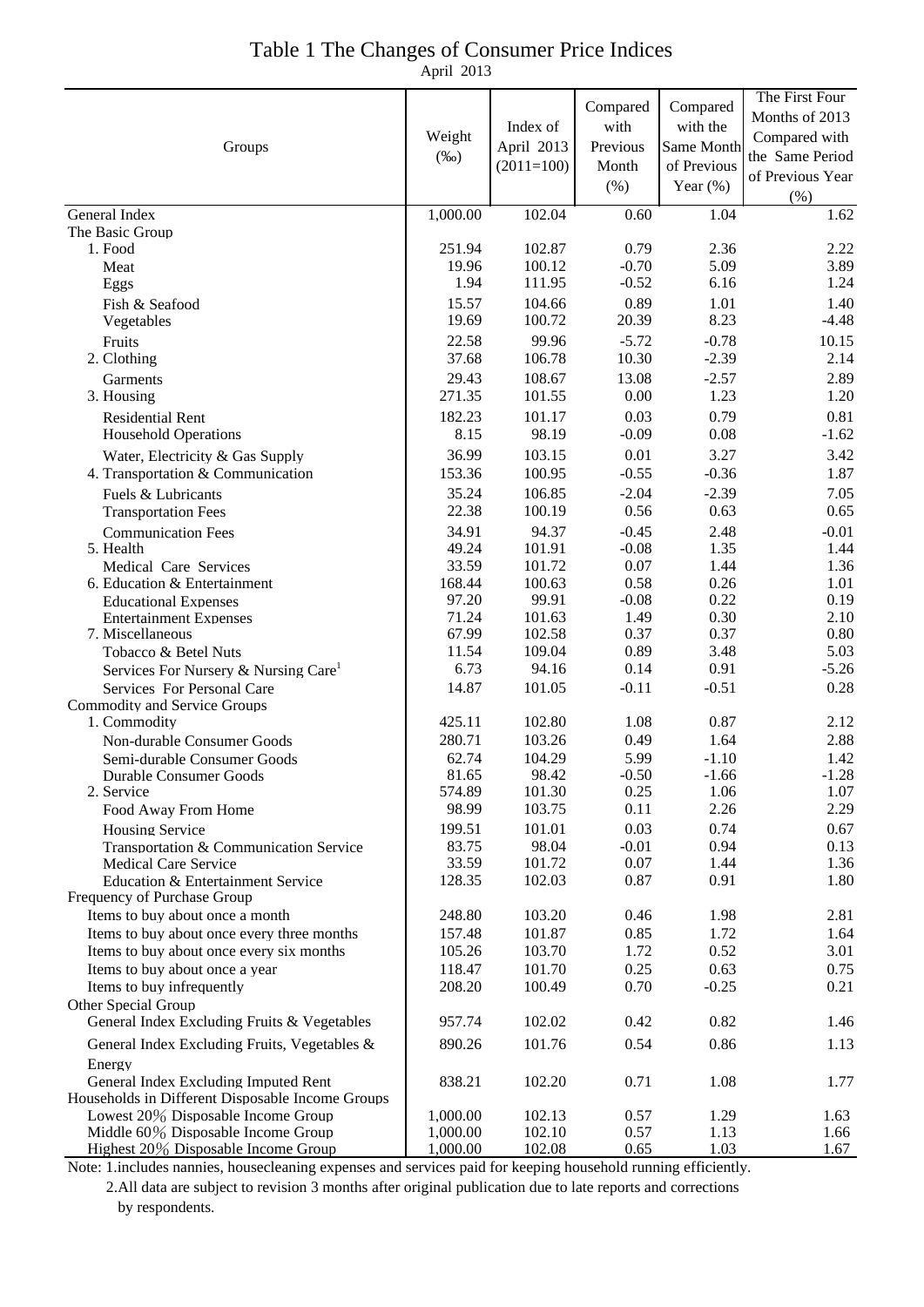## Table 2 The Changes of Wholesale Price Indices

April 2013

| Groups                                           |         |              |               | Compared      | The First Four           |
|--------------------------------------------------|---------|--------------|---------------|---------------|--------------------------|
|                                                  |         | Index of     | Compared      | with the Same | Months of 2013           |
|                                                  |         | April 2013   | with Previous | Month of      | Compared with            |
|                                                  |         | $(2011=100)$ | Month         | Previous Year | the Same Period          |
|                                                  |         |              | (% )          | $(\% )$       | of Previous Year<br>(% ) |
| General Index                                    | 1000.00 | 96.76        | $-0.66$       | $-3.69$       | $-3.23$                  |
| <b>Domestic Sales Excluding Imports</b>          | 298.00  | 98.25        | $-0.51$       | $-2.15$       | $-0.50$                  |
| Imports                                          | 334.08  | 94.61        | $-1.42$       | $-6.21$       | $-5.70$                  |
| Exports                                          | 367.92  | 97.33        | $-0.07$       | $-2.74$       | $-3.32$                  |
| <b>Basic Group</b>                               |         |              |               |               |                          |
| 1. Agriculture, Forestry, Fishing & Animal       |         |              |               |               |                          |
| <b>Husbandry Products</b>                        | 28.46   | 92.87        | 3.65          | $-6.16$       | $-6.49$                  |
| (1) Farm Products                                | 15.22   | 91.74        | 5.64          | $-5.59$       | $-4.96$                  |
| (2) Poultry & Livestock Products                 | 6.96    | 95.46        | 0.38          | 12.25         | 6.31                     |
| (3) Forest Products                              | 0.33    | 100.64       | 3.34          | 12.13         | 8.05                     |
| (4) Fishery Products                             | 5.95    | 93.02        | 2.75          | $-18.49$      | $-17.09$                 |
| 2. Quarrying & Minerals Products                 | 68.10   | 94.67        | $-3.07$       | $-11.64$      | $-8.69$                  |
| (1) Crude Petroleum & Natural Gas                | 48.99   | 98.24        | $-3.85$       | $-11.68$      | $-7.66$                  |
| (2) Quarrying Products & Other Mineral Products  | 19.10   | 83.38        | $-0.75$       | $-12.24$      | $-12.49$                 |
| 3. Manufacturing Products                        | 876.63  | 96.61        | $-0.62$       | $-3.27$       | $-2.97$                  |
| $(1)$ Foods                                      | 23.64   | 101.72       | 0.38          | 1.89          | 1.49                     |
| (2) Beverages                                    | 5.11    | 104.13       | $-0.04$       | 1.72          | 1.82                     |
| (3) Tobaccos                                     | 2.24    | 111.29       | 0.00          | 2.27          | 4.34                     |
| (4) Textile Products                             | 18.30   | 96.53        | $-1.27$       | $-0.71$       | $-1.62$                  |
| (5) Wearing Apparel & Clothing Accessories       | 3.47    | 106.93       | 0.36          | 1.40          | 1.78                     |
| (6) Leather, Fur & Related Products              | 3.83    | 107.25       | 2.63          | 5.09          | 2.20                     |
| (7) Wood & Bamboo Products                       | 1.79    | 106.45       | $-0.60$       | 6.13          | 4.45                     |
| (8) Pulp, Paper, Paper Products & Printed Matter | 13.84   | 94.45        | 0.17          | $-2.20$       | $-2.22$                  |
| (9) Petroleum & Coal Products                    | 63.88   | 103.45       | $-3.05$       | $-7.21$       | $-1.02$                  |
| (10)Chemical Material                            | 117.65  | 92.67        | $-2.32$       | $-5.80$       | $-3.01$                  |
| (11) Chemical Products & Medical Goods           | 28.96   | 94.77        | $-0.33$       | $-4.76$       | $-5.05$                  |
| (12) Rubber & Plastic Products                   | 23.42   | 98.74        | $-0.25$       | $-1.90$       | $-2.05$                  |
| (13) Non-metallic Mineral Products               | 19.84   | 89.30        | $-1.05$       | $-9.01$       | $-7.89$                  |
| (14) Basic Metals                                | 80.93   | 86.36        | $-1.39$       | $-7.62$       | $-7.72$                  |
| (15) Fabricated Metal Products                   | 39.13   | 95.87        | 0.20          | $-1.36$       | $-2.44$                  |
| (16) Electronic Parts & Components               | 227.68  | 99.38        | 0.50          | $-0.54$       | $-1.98$                  |
| (17) Computer, Electronic & Optical Products     | 67.69   | 97.74        | $-0.12$       | $-3.57$       | $-4.63$                  |
| (18) Electrical Equipment                        | 27.16   | 97.85        | $-0.60$       | $-1.72$       | $-1.52$                  |
| (19) Machinery & Equipment                       | 60.18   | 96.55        | $-0.52$       | $-3.79$       | $-4.45$                  |
| (20) Transport Equipment & Parts                 | 36.02   | 100.48       | $-0.03$       | $-0.43$       | $-0.77$                  |
| (21) Furniture & Fixtures                        | 3.96    | 102.49       | 0.58          | 0.63          | $-0.73$                  |
| (22) Miscellaneous Products                      | 7.95    | 103.39       | 0.83          | 2.12          | 0.89                     |
| 4. Water Supply, Electricity & Gas               | 26.82   | 110.13       | $-0.03$       | 11.02         | 10.97                    |
| By Stage of Processing                           |         |              |               |               |                          |
| 1. Crude Materials                               | 87.80   | 93.55        | $-2.49$       | $-8.60$       | $-5.93$                  |
| 2. Intermediate Materials                        | 396.99  | 96.61        | $-1.13$       | $-2.82$       | $-1.90$                  |
| 3. Finished Goods                                | 147.31  | 99.03        | 0.23          | $-2.44$       | $-2.06$                  |
| (1) Capital Equipment                            | 45.19   | 94.68        | $-0.77$       | $-5.73$       | $-5.84$                  |
| (2) Consumer Goods                               | 102.13  | 101.47       | 0.65          | $-0.68$       | 0.12                     |
| Special Groups                                   |         |              |               |               |                          |
| <b>Domestic Sales</b>                            | 632.08  | 96.34        | $-1.00$       | $-4.28$       | $-3.25$                  |
| <b>Domestic Products</b>                         | 665.92  | 97.92        | $-0.27$       | $-2.31$       | $-1.82$                  |
| Non-Heavy Chemical Industrial Products           | 157.57  | 97.96        | $-0.01$       | $-1.03$       | $-1.65$                  |
| Heavy Chemical Industrial Products               | 719.06  | 96.11        | $-0.75$       | $-3.91$       | $-3.40$                  |

Note: All data are subject to revision 3 months after original publication due to late reports and corrections by respondents.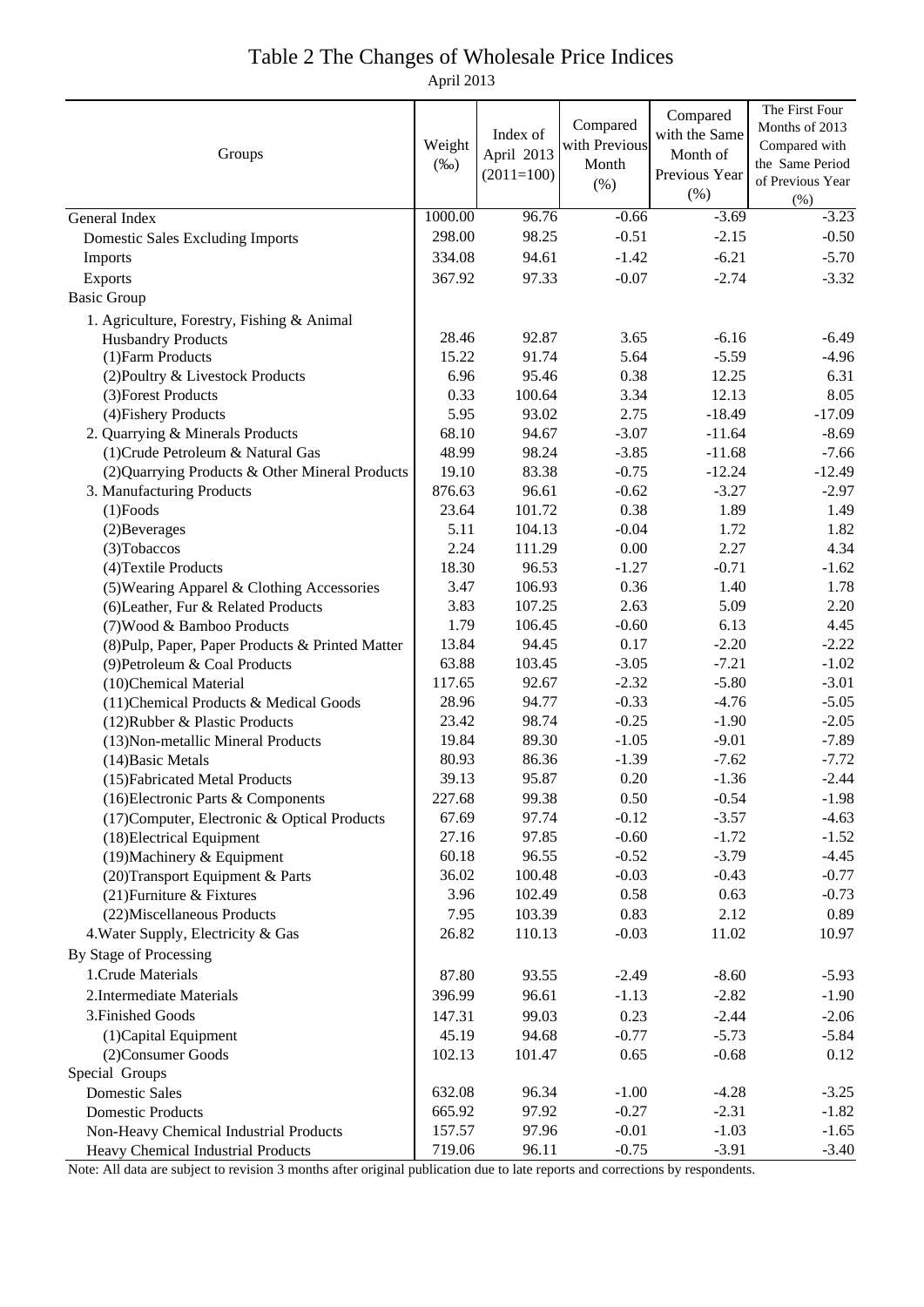# Table 3 The Changes of Import Price Indices

April 2013

|               | Groups                                                                                  | Weight<br>$(\%0)$ | Index of<br>April 2013<br>$(2011=100)$ | Compared<br>Month<br>(% ) | Compared with<br>with Previous the Same Month<br>of Previous Year | The First Four Months<br>of 2013 Compared<br>with the Same Period<br>of Previous Year (%) |
|---------------|-----------------------------------------------------------------------------------------|-------------------|----------------------------------------|---------------------------|-------------------------------------------------------------------|-------------------------------------------------------------------------------------------|
|               | Basic Group (on N.T.D. Basis)                                                           |                   |                                        |                           | (% )                                                              |                                                                                           |
| General Index |                                                                                         | 1000.00           | 94.61                                  | $-1.42$                   | $-6.21$                                                           | $-5.70$                                                                                   |
| Sec. 1        | <b>Animal Products</b>                                                                  | 8.61              | 104.64                                 | 2.56                      | 6.48                                                              | 1.06                                                                                      |
| Sec. 2        | Vegetable Products                                                                      | 18.11             | 100.72                                 | $-1.13$                   | 5.84                                                              | 6.92                                                                                      |
| Sec. 4        | Prepared Foodstuffs, Beverages, Spirits & Tobacco                                       | 14.68             | 105.73                                 | 0.91                      | 3.01                                                              | 2.44                                                                                      |
| Sec. 5        | <b>Mineral Products</b>                                                                 | 251.08            | 95.35                                  | $-3.37$                   | $-11.45$                                                          | $-8.64$                                                                                   |
| Sec. 6        | Products of The Chemical or Allied Industries                                           | 125.25            | 94.06                                  | $-1.99$                   | $-5.10$                                                           | $-3.48$                                                                                   |
| Sec. 7        | Plastics & Articles Thereof; Rubber & Articles Thereof                                  | 36.74             | 89.65                                  | $-0.51$                   | $-8.51$                                                           | $-7.68$                                                                                   |
| Sec. 8        | Leather & Articles Thereof                                                              | 4.12              | 107.30                                 | 6.28                      | 7.93                                                              | 3.15                                                                                      |
| Sec. 9        | Wood & Articles of Wood                                                                 | 5.15              | 106.49                                 | 0.12                      | 8.09                                                              | 5.86                                                                                      |
|               | Sec. 10 Woodpulp, Paper & Articles Thereof                                              | 10.59             | 90.29                                  | 0.32                      | $-4.48$                                                           | $-4.73$                                                                                   |
|               | Sec. 11 Textiles & Textile Articles                                                     | 13.17             | 85.86                                  | $0.02\,$                  | $-7.57$                                                           | $-9.40$                                                                                   |
|               | Sec. 13 Stone Materials, Glass & Glassware                                              | 13.33             | 73.56                                  | $-2.19$                   | $-20.27$                                                          | $-18.53$                                                                                  |
|               | Sec. 15 Base Metals & Articles of Base Metal                                            | 99.49             | 85.75                                  | $-2.15$                   | $-7.26$                                                           | $-7.40$                                                                                   |
|               | Sec. 16 Machinery, Electrical Equipment, TV Image & Sound Recorders,<br>Etc             | 326.36            | 97.60                                  | $-0.35$                   | $-2.66$                                                           | $-4.02$                                                                                   |
|               | Sec. 17 Transportation Equipment                                                        | 23.03             | 99.39                                  | 0.09                      | $-0.77$                                                           | $-1.65$                                                                                   |
|               | Sec. 18 Optical, Measuring, Medical Instruments, Musical Instruments &<br>Parts Thereof | 41.48             | 97.30                                  | $-0.28$                   | $-4.07$                                                           | $-3.63$                                                                                   |
|               | Sec. 20 Miscellaneous Manufactured Articles                                             | 5.31              | 98.03                                  | 0.48                      | $-3.39$                                                           | $-4.36$                                                                                   |
|               | Basic Group (on U.S.D. Basis)                                                           |                   |                                        |                           |                                                                   |                                                                                           |
| General Index |                                                                                         | 1000.00           | 93.20                                  | $-1.72$                   | $-7.34$                                                           | $-5.44$                                                                                   |
| Sec. 1        | <b>Animal Products</b>                                                                  | 8.61              | 103.11                                 | 2.24                      | 5.19                                                              | 1.31                                                                                      |
| Sec. 2        | Vegetable Products                                                                      | 18.11             | 99.19                                  | $-1.42$                   | 4.58                                                              | 7.20                                                                                      |
| Sec. 4        | Prepared Foodstuffs, Beverages, Spirits & Tobacco                                       | 14.68             | 104.15                                 | 0.60                      | 1.77                                                              | 2.71                                                                                      |
| Sec. 5        | <b>Mineral Products</b>                                                                 | 251.08            | 93.94                                  | $-3.67$                   | $-12.52$                                                          | $-8.40$                                                                                   |
| Sec. 6        | Products of The Chemical or Allied Industries                                           | 125.25            | 92.66                                  | $-2.28$                   | $-6.23$                                                           | $-3.21$                                                                                   |
| Sec. 7        | Plastics & Articles Thereof; Rubber & Articles Thereof                                  | 36.74             | 88.29                                  | $-0.81$                   | $-9.62$                                                           | $-7.44$                                                                                   |
| Sec. 8        | Leather & Articles Thereof                                                              | 4.12              | 105.70                                 | 5.95                      | 6.63                                                              | 3.38                                                                                      |
| Sec. 9        | Wood & Articles of Wood                                                                 | 5.15              | 104.87                                 | $-0.18$                   | 6.77                                                              | 6.12                                                                                      |
|               | Sec. 10 Woodpulp, Paper & Articles Thereof                                              | 10.59             | 88.90                                  | $0.02\,$                  | $-5.63$                                                           | $-4.48$                                                                                   |
|               | Sec. 11 Textiles & Textile Articles                                                     | 13.17             | 84.55                                  | $-0.27$                   | $-8.67$                                                           | $-9.16$                                                                                   |
|               | Sec. 13 Stone Materials, Glass & Glassware                                              | 13.33             | 72.42                                  | $-2.48$                   | $-21.22$                                                          | $-18.30$                                                                                  |
|               | Sec. 15 Base Metals & Articles of Base Metal                                            | 99.49             | 84.42                                  | $-2.44$                   | $-8.38$                                                           | $-7.15$                                                                                   |
|               | Sec. 16 Machinery, Electrical Equipment, TV Image & Sound Recorders,<br>Etc             | 326.36            | 96.17                                  | $-0.65$                   | $-3.84$                                                           | $-3.76$                                                                                   |
|               | Sec. 17 Transportation Equipment                                                        | 23.03             | 97.93                                  | $-0.21$                   | $-1.96$                                                           | $-1.38$                                                                                   |
|               | Sec. 18 Optical, Measuring, Medical Instruments, Musical Instruments &<br>Parts Thereof | 41.48             | 95.86                                  | $-0.58$                   | $-5.22$                                                           | $-3.36$                                                                                   |
|               | Sec. 20 Miscellaneous Manufactured Articles                                             | 5.31              | 96.59                                  | 0.19                      | $-4.55$                                                           | $-4.09$                                                                                   |

Note: 1.All data are subject to revision 3 months after original publication due to late reports and corrections by respondents.

2.Definition scope of the basic group into section and chapter is correspondent with Harmonized System(HS).

Nevertheless, their names are simplified generally.